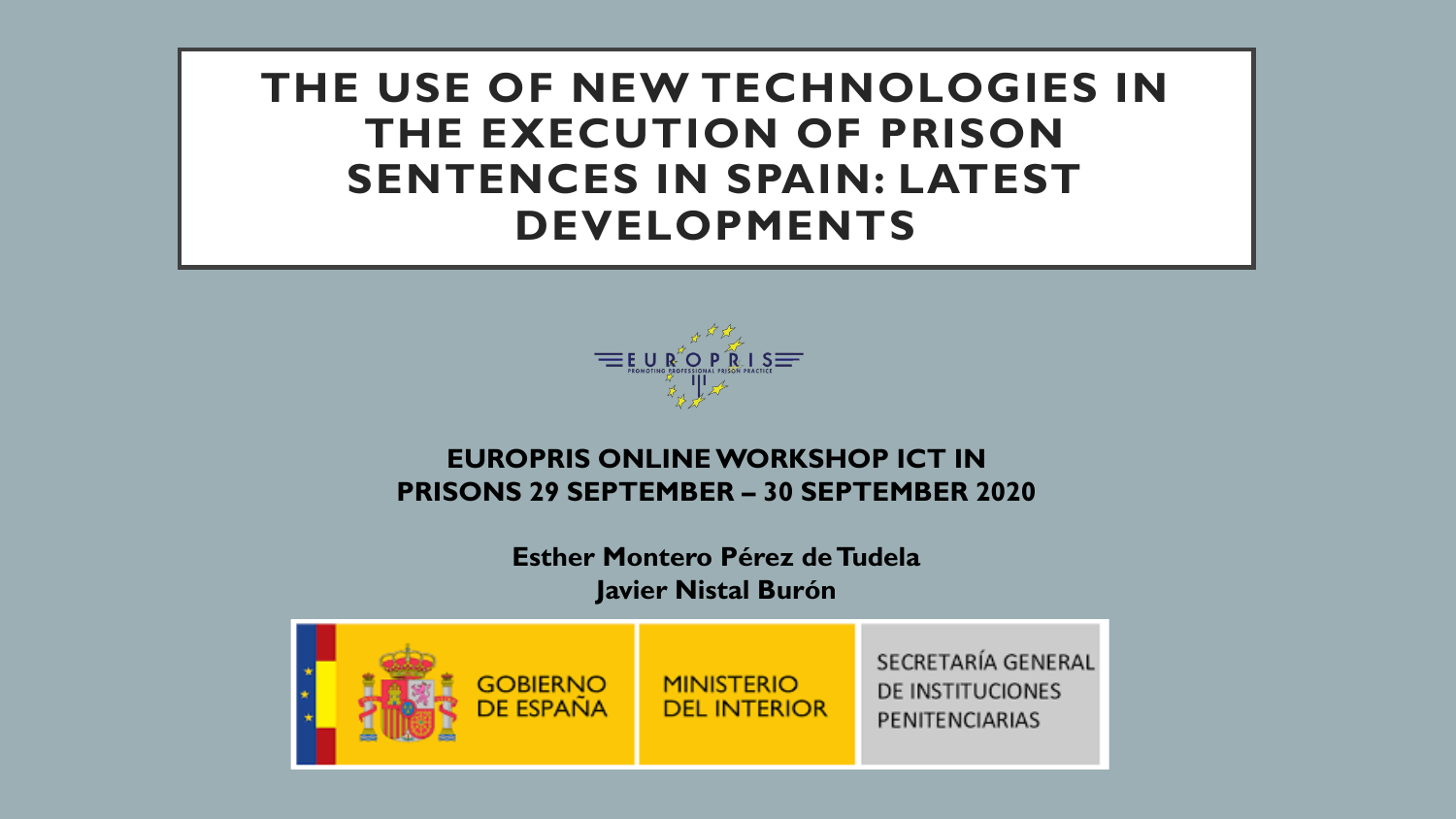### SUMMARY

-Introduction: various technological applications in force today in the Spanish prison system in each area

-Latest advances:

- -The development of tele-medicine (data since 2009 to 2019)
- -New pilot project of tele-legal assistance (2019-2020)
- -New pilot project on the inhibition and control of drones (2020)

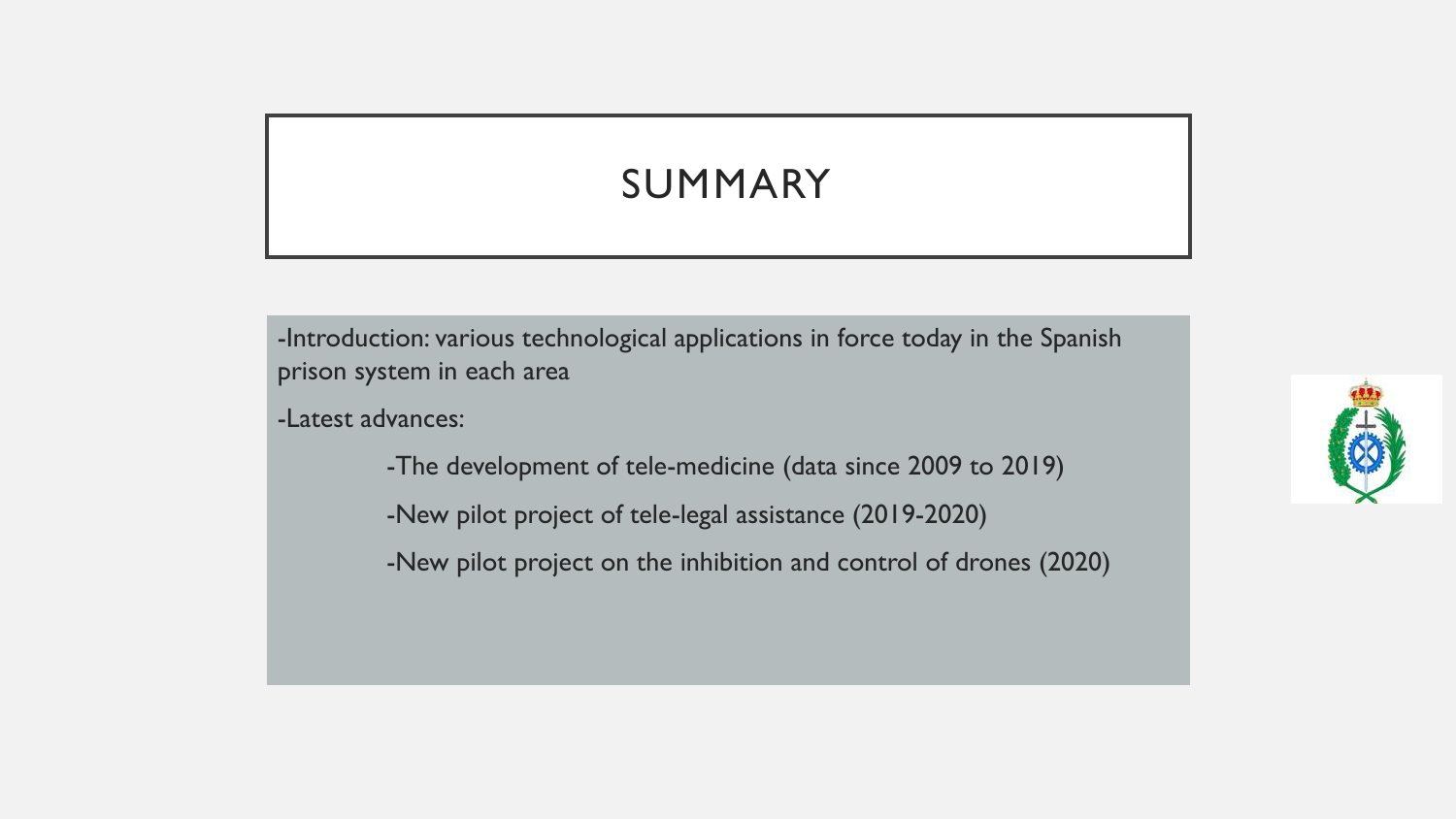### NEW TECHNOLOGIES IN SPANISH PRISONS

Last decades the use of technology has increased in the Spanish prisons, in all areas

New technologies as a positive item: -Reeducation and reinsertion as final goal -Necessary new technologies (art. 3 RP, the inmates takes part of the society)

New technologies as a threat: -New breaches in security -New possibilities of rule violations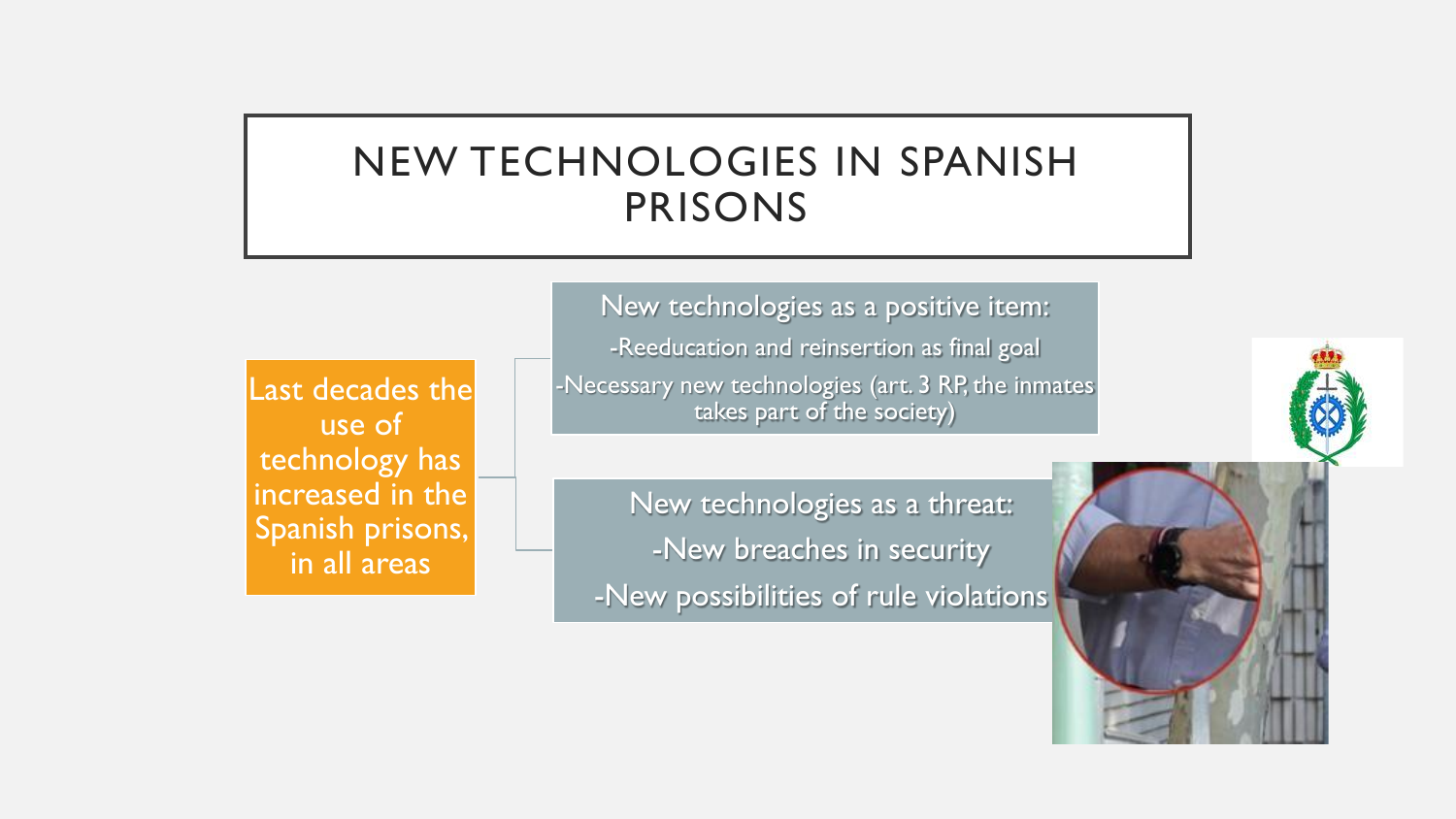### USE OF NEW TECHNOLOGY IN SPANISH PRISONS

• **Use of new technology increased in the Spanish prisons in all areas:**

-Management Area and Administration Area (Penitentiary Institutions Web portal and IT system, computer programs…)

- **-Security Area**
- **-Treatment Area**
- **-Medical Service Area**

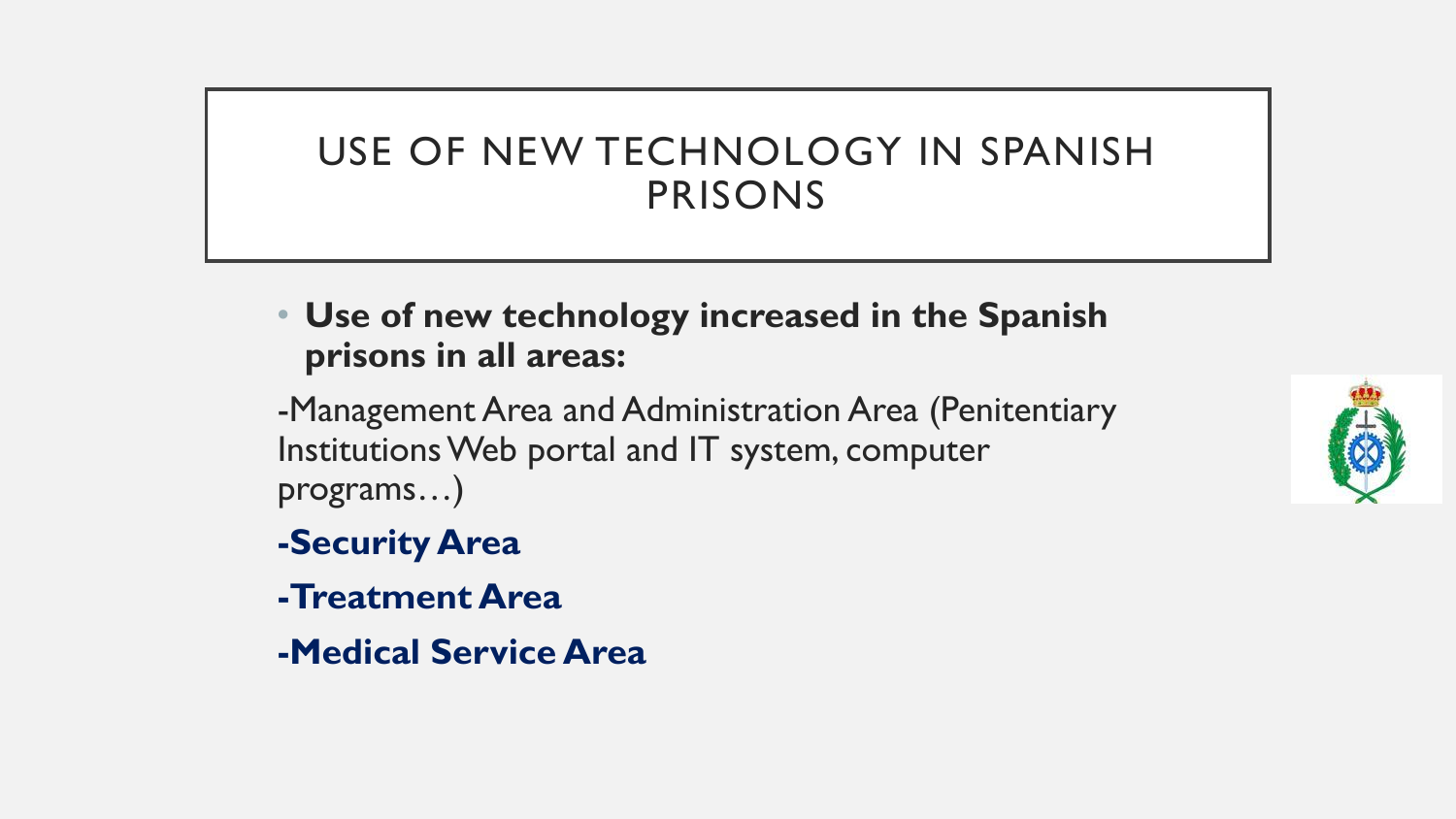### SECURITY AREA

-**Security Area** (See presentation about *Intelligent prison: technology and*  security, by Angel Vicente López Muriel)

-**External security** (Perimeter detection systems, mainly based on active safety elements: video sensors, sensor cables, volumetric detectors that use infrared IR technology, and the double DT technology, which use infrared and microwave technology, surprise lighting, microphone cable etc., more video surveillance)

**-Internal security** (Video surveillance system, scanner systems, Xray systems -allowing body exploration-, Automated Identification System -SIA-, based on the biometric identification of the individual, Metal detectors -both metal detector arches and "handheld" detectors, rackets -, Signal jammers. Other elements: fire detection system or PA system and intercom systems, etc.)



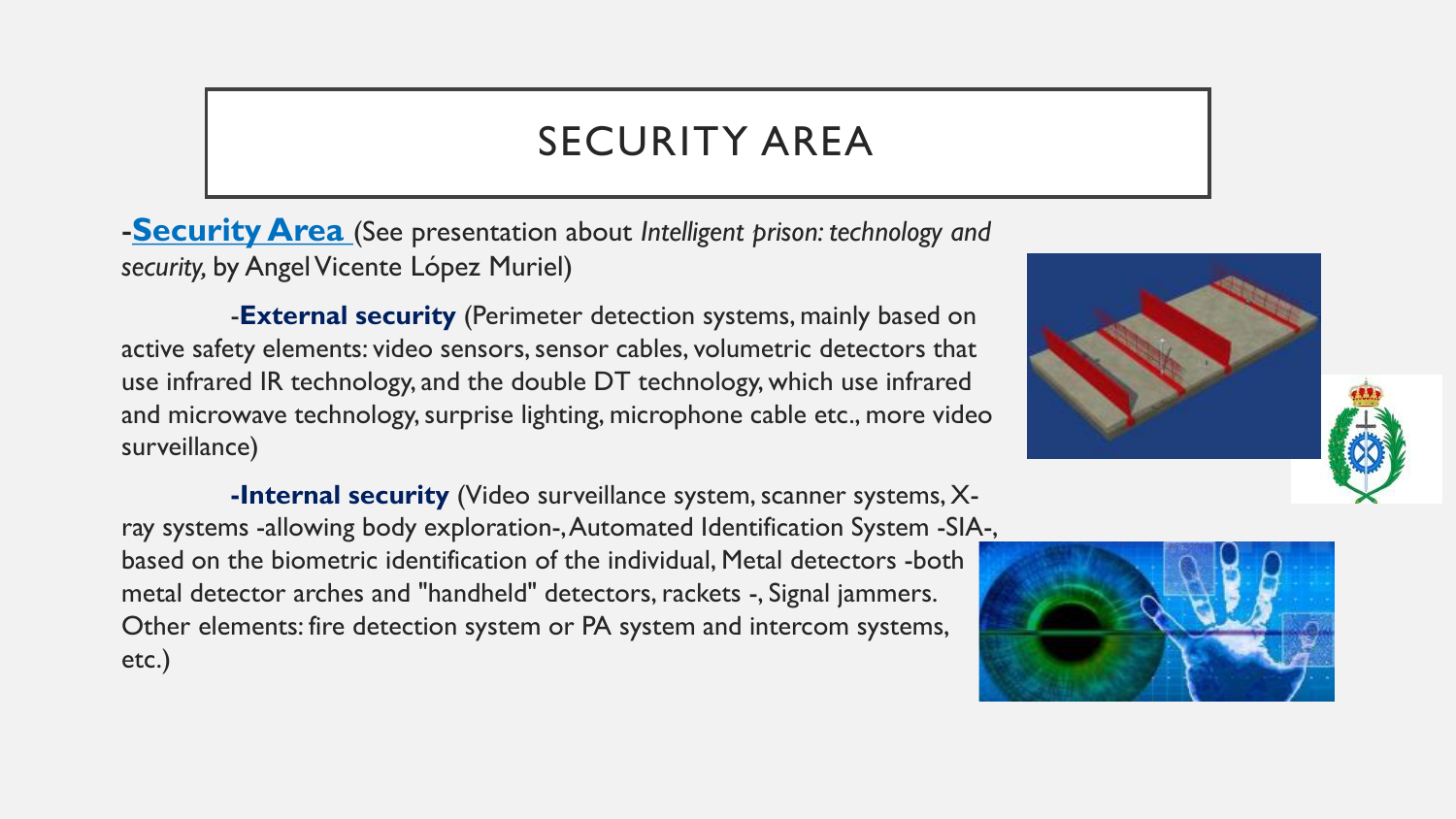## TREATMENT AREA

### -**Treatment Area** (goal of the system)

**-Re-education issues:** (See presentation about Technological developments on education of inmates in Spanish prisons, by Carlos Fernandez Gomez), e-learning, internet etc.

#### **-Reinsertion issues:**

- Online appointment system for communication with family /relatives -Web service-.
- Communication with family / other inmates / Judiciary (trials) through videoconference. More security and lower costs.
- Telephony system since 2005: with a personalized card. The system allows greater number of calls, better control of the times and saving of personal means, call diversion avoided, etc.
- 2019: pioneering project for legal tele-assistance between lawyers and interns in Malaga (later)

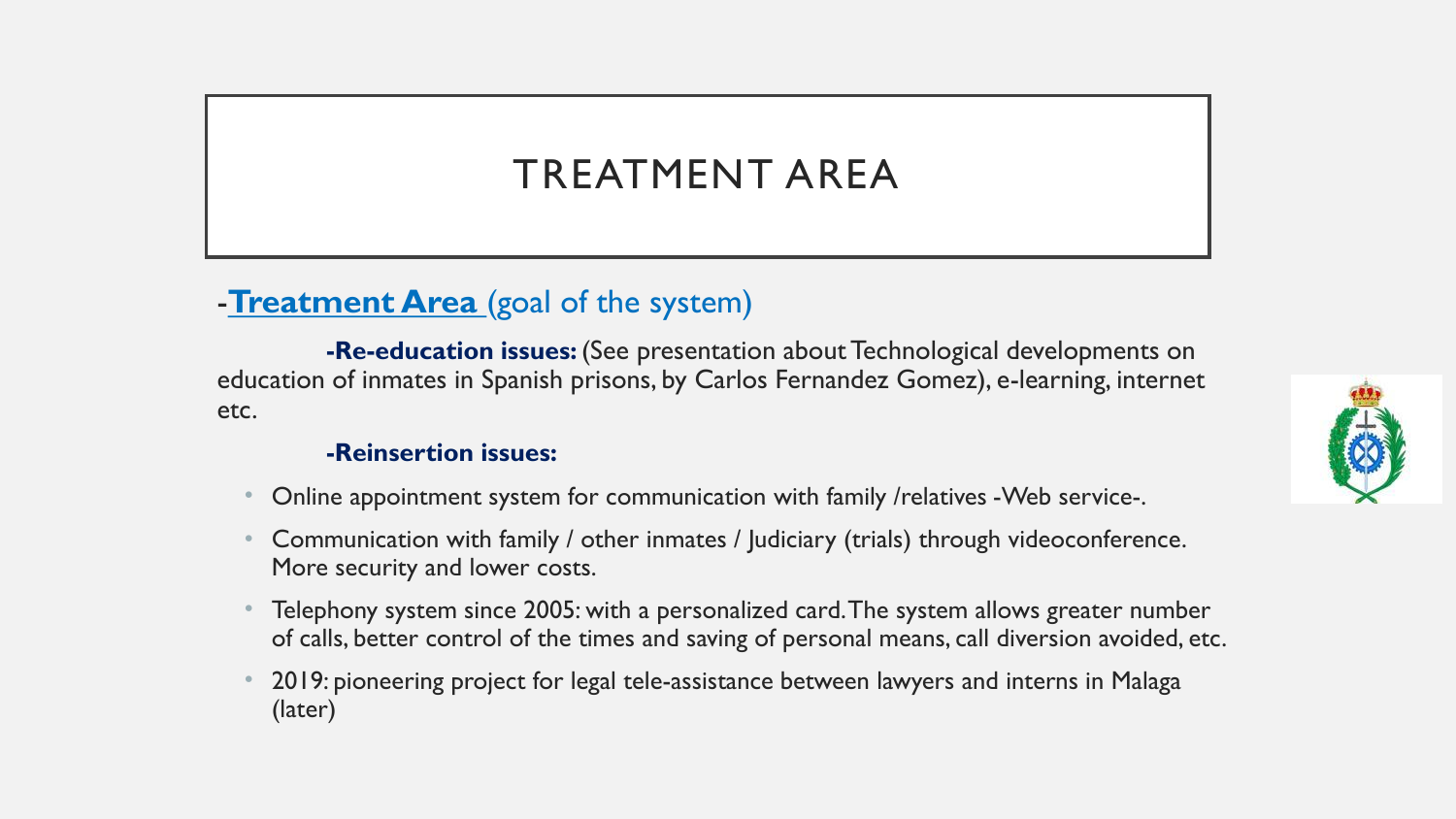## MEDICAL SERVICE AREA

### **-Medical Service Area**

- **Telemedicine consists of a procedure** that makes possible to treat the entire "health care" process in a comprehensive and almost complete way using systems capable of transmitting audio, video, images and documents through various telecommunications systems.(between the penitentiary center and a public or private health center, or between penitentiary centers).
- **Advantages:** safety for health professional, reduction of the number of trips and costs, decrease of risks (among them, escape risk)…
- This type of tele-healthcare has been applied in the prison environment since 2009.

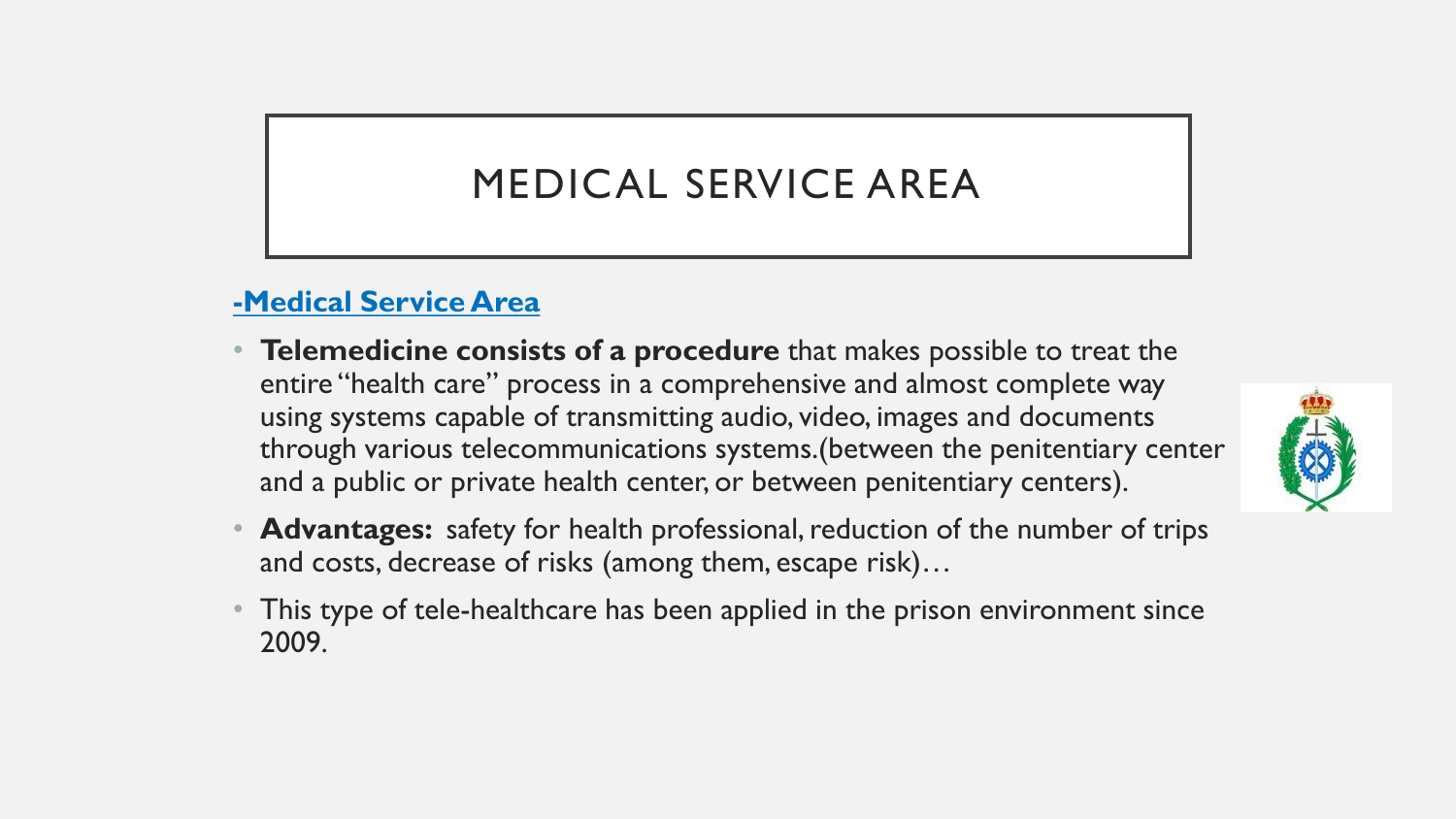### MEDICAL SERVICE AREA

**-Tele-assistance: Figures 2019**

**Ordinary prisons: Consultations at the Centre 67,882 Consultations abroad 40,106 Telemedicine consultations 1,070**

**By specialties: Traumatology (224) Digestive (203) Infectious diseases (187) Dermatology (39)**

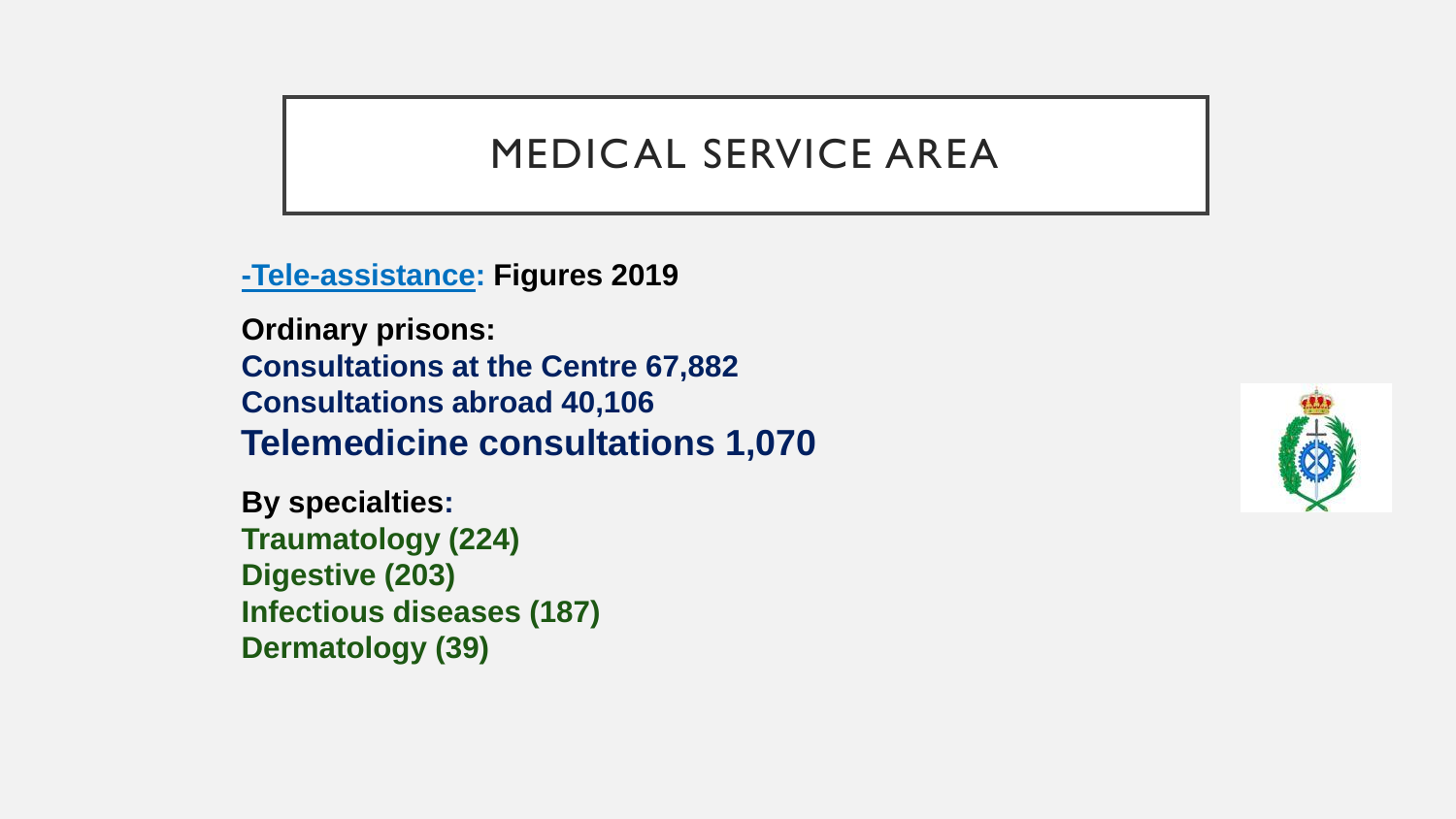## LEGAL TELE-ASISTANCE

- Why? Penitentiary centres far from cities: time and resources
- Launch in September 2019 (first try)
- Previously: Protocol between Penitentiary Centre of Malaga and Law Bar association



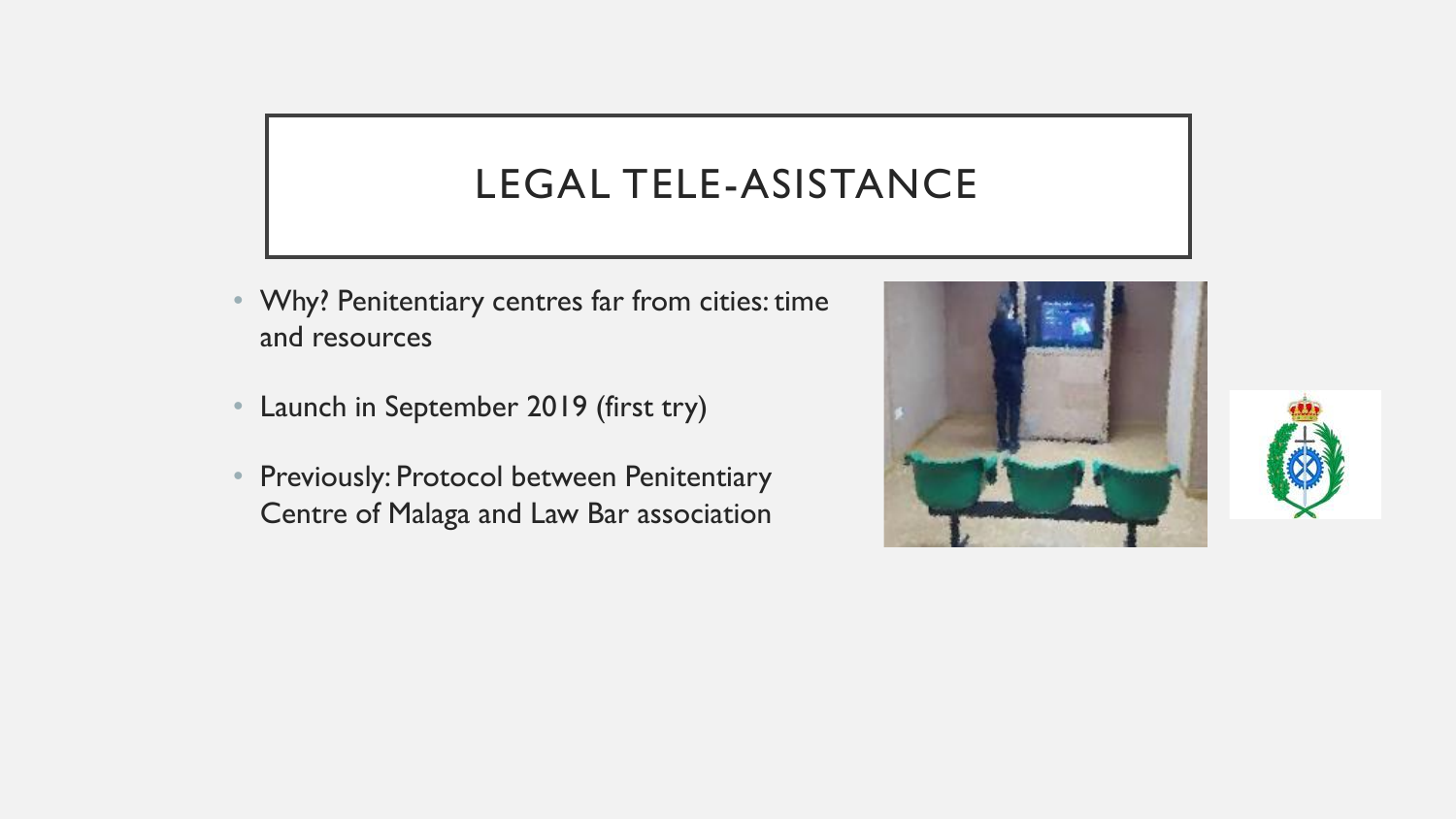### LEGAL TELE-ASISTANCE

- Main points of the protocol
	- Calls from Bar-association, 3 call-points in three locations (Marbella, Ronda y Málaga)
	- Apart from time, and practical issues: same security conditions inside the cab
	- For videoconference same requirements than a communication between client and lawyer in a prison:

"*Bar Association will be responsible of ensuring that the person who communicates with the inmate meets the requirements established by art. 48 of the Penitentiary Regulation"*

• No other person may remain in the room, no women with men, maximum three inmates, and any device (tablet, telephone… not allowed in the cab)

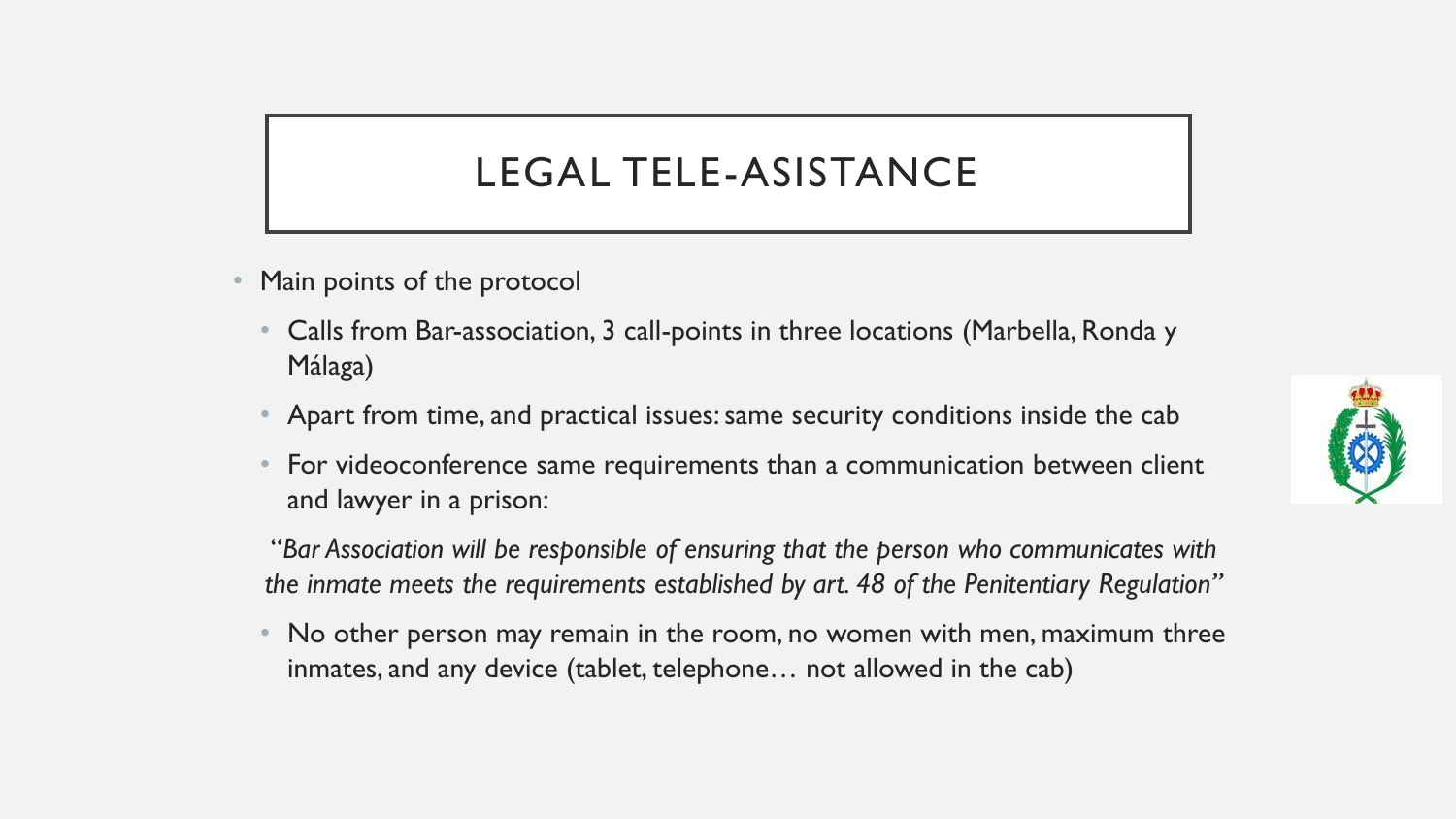## LEGAL TELE-ASISTANCE

- In the event that other people must be present, eg. an interpreter, prior authorization must be obtained from the Penitentiary Centre
- The Lawyer must give the staff the prison pass.
- All visits should be registered.
- Same guarantees than in person: confidentially supervision of the officer only visually.
- Prior appointment through the Virtual Office of the College...

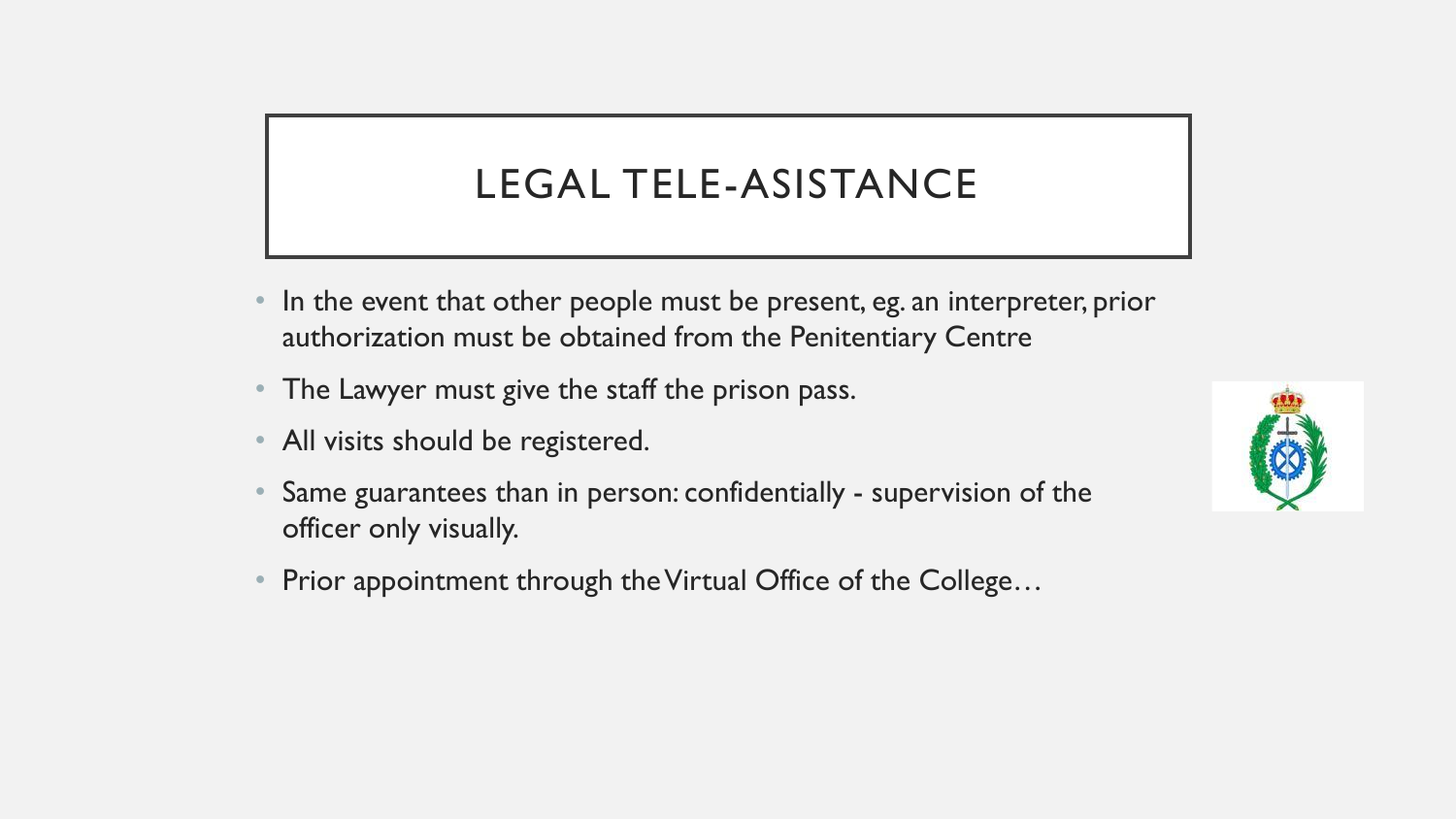### PILOT PROJECT OF LEGAL TELE-ASISTANCE

Collected data:

- September to January- 38 request of videoconference, 34 implemented.
- Preliminary impressions (quantitative data provided by Bar Association + 3 interviews implemented)
	- Very positive experiences
	- Saving time, saving resources: no transfers of lawyers
	- No risks if dangerous offenders (but unusual)
	- No risk for inmates (if sickness… Covid…)
	- Easier for court appointed lawyer or public defender

|                | SOLICITADAS     |       | <b>REALIZADAS</b> | SU.<br>PO    |  |
|----------------|-----------------|-------|-------------------|--------------|--|
|                |                 | N     |                   |              |  |
| MÁLAGA         | $23 -$          | 60,53 | 20                | 57           |  |
| MARBELLA       | 15              | 39,47 | 14                | $\mathbf{1}$ |  |
| TOTAL          | 38              |       | 34                | 4.           |  |
|                | TOTAL POR MESES | X     |                   |              |  |
| SEPTIEMBRE     | 4.              | 10,53 |                   |              |  |
| <b>OCTUBRE</b> | ŷ               | 23,68 |                   |              |  |
| NOVIEMBRE      | 8               | 21,05 |                   |              |  |
| DICIEMBRE      | $\mathcal{I}$   | 18.42 |                   |              |  |
| ENERO          | 10              | 26,32 |                   |              |  |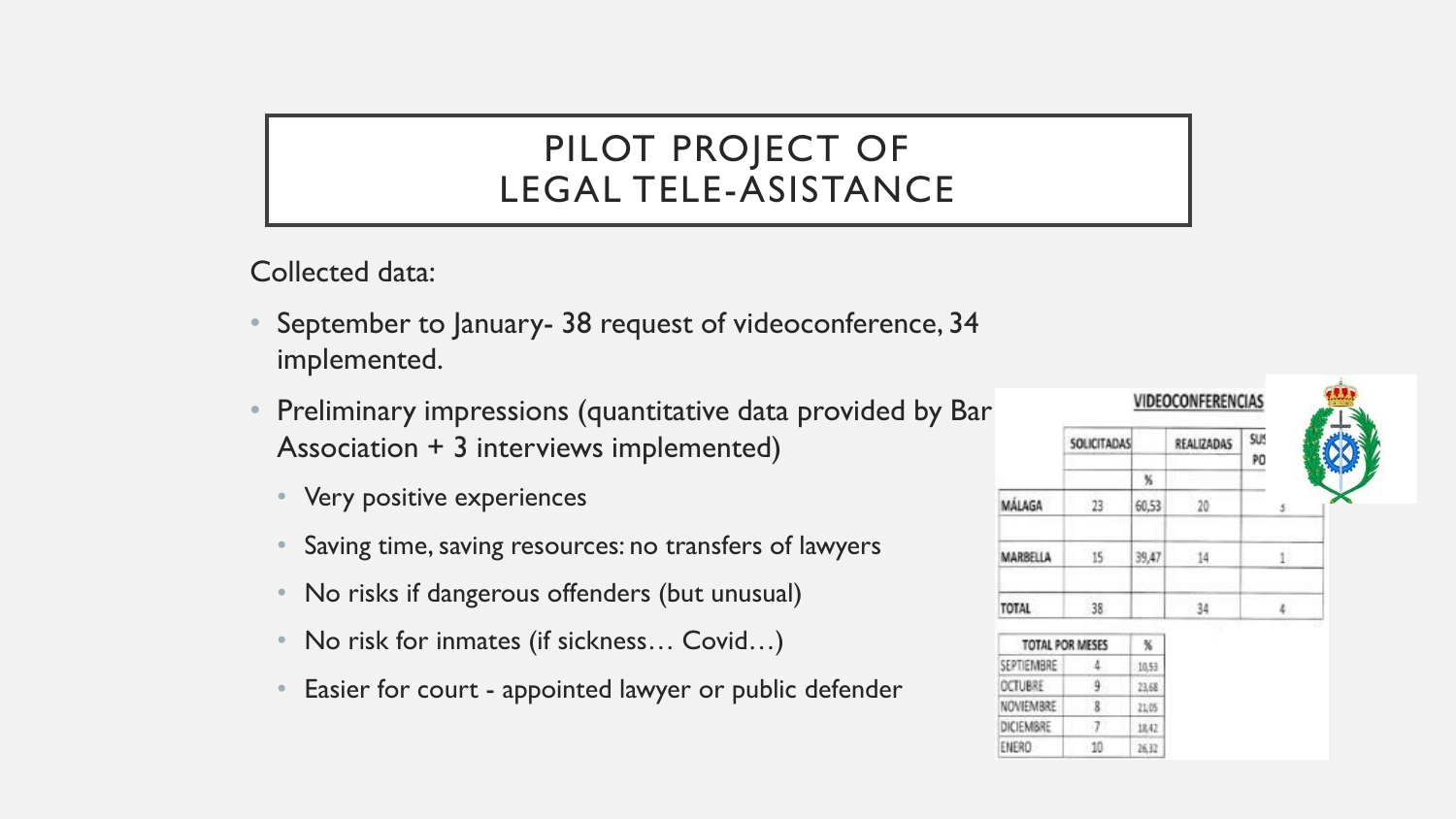## PILOT PROJECT OF LEGAL TELE-ASISTANCE

**Incidences** 

❖Interpretation issues (sometimes unexpected, unknown in advance)



❖Not very well know yet by potential users

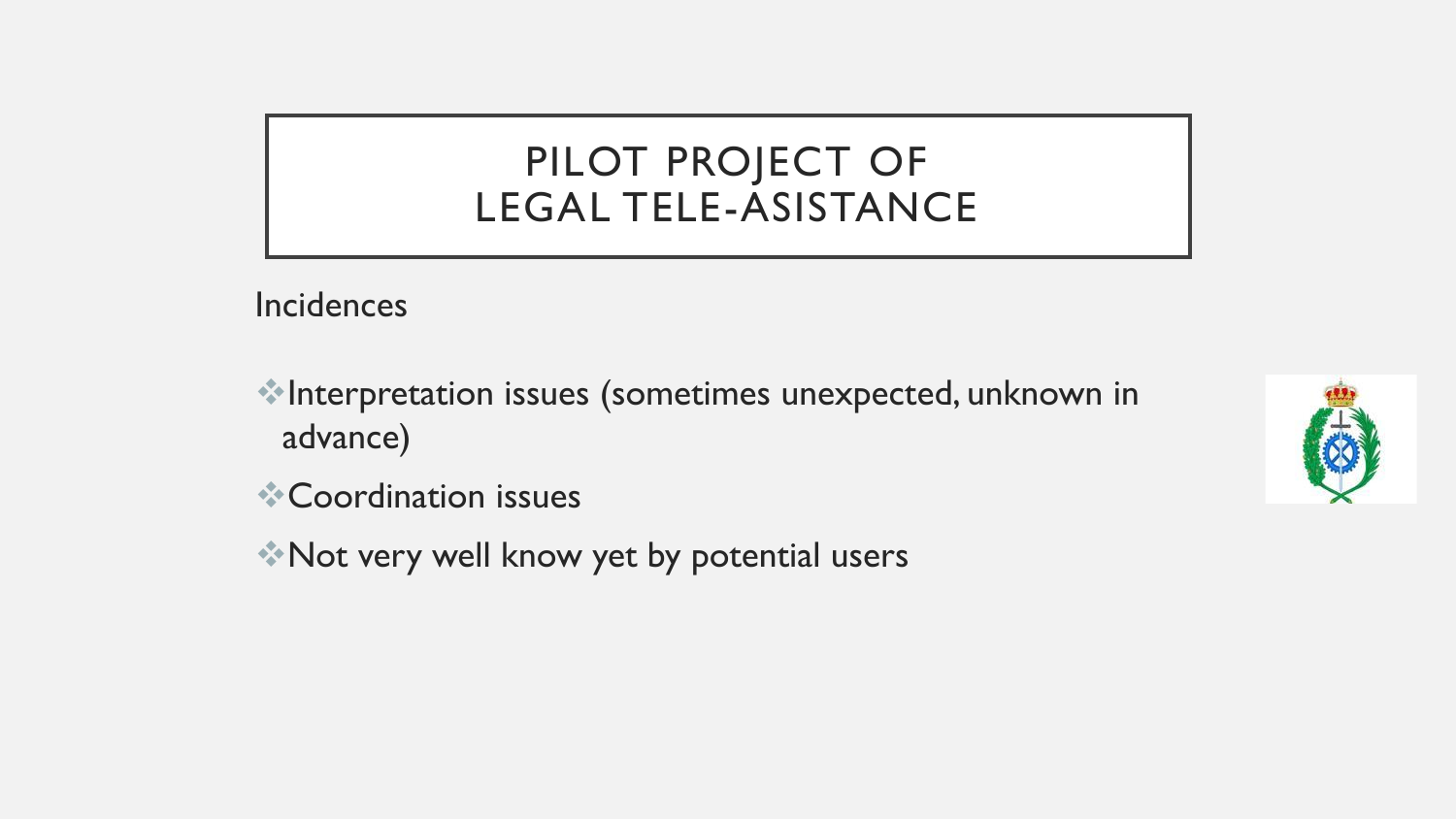### PILOT PROJECT OF LEGAL TELE-ASISTANCE

"If the use of the videoconference is expanded… the legal aid system (system of public legal defender) would be promoted, the visits to the inmate would be promoted".

(Lawyer interviewed)

"This telematics system complements the lawyer' work but not substitute the lawyer, the human contact cannot be replaced one hundred percent"100%".

(Lawyer interviewed)

#### **We should promote this option, information campaigns, and extend it to other Bar Associations (other cities).**

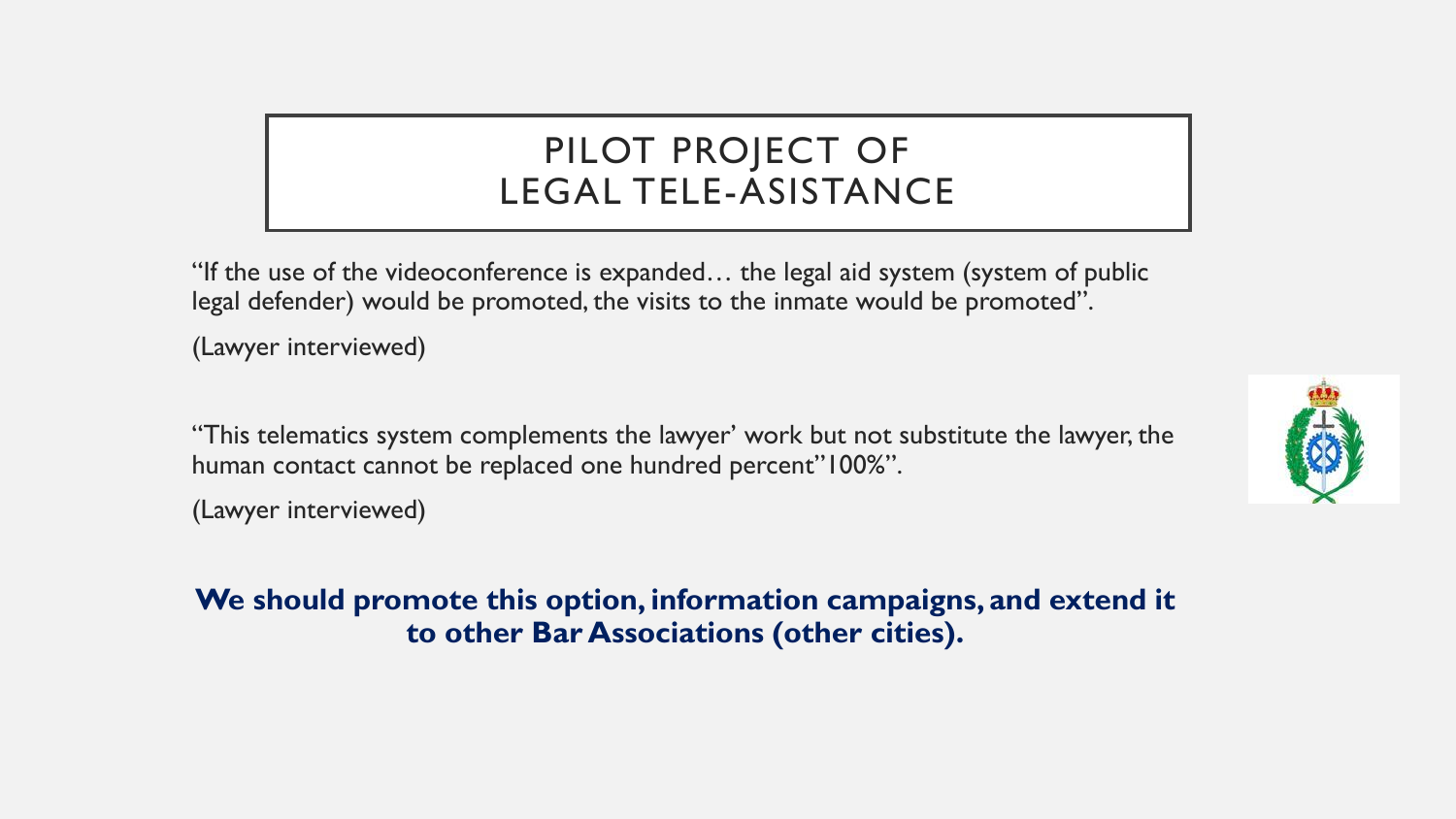### NEW PILOT PROJECT ON THE INHIBITION AND CONTROL OF DRONES (2020)

#### • **Why?? Real threats…**

**May 2019 and Nov 2019: the Civil Guard warns of the danger of drones for prisons: a report warns of the potential use of these leaking aircraft**

**Nevertheless, the most of the news in the Spanish Press talk about drugs and mobile telephones…**



#### Mal uso de Drones: drogas y armas en las cárceles

Publicado el 10 septiembre, 2018 por Iniseg

Kilos de droga. Teléfonos móviles. Revistas pornográficas e incluso armas, son solo algunos de los objetos prohibidos para los reclusos en las cárceles. Hasta ahora. Un mal uso de Drones está creciendo, infórmate aquí.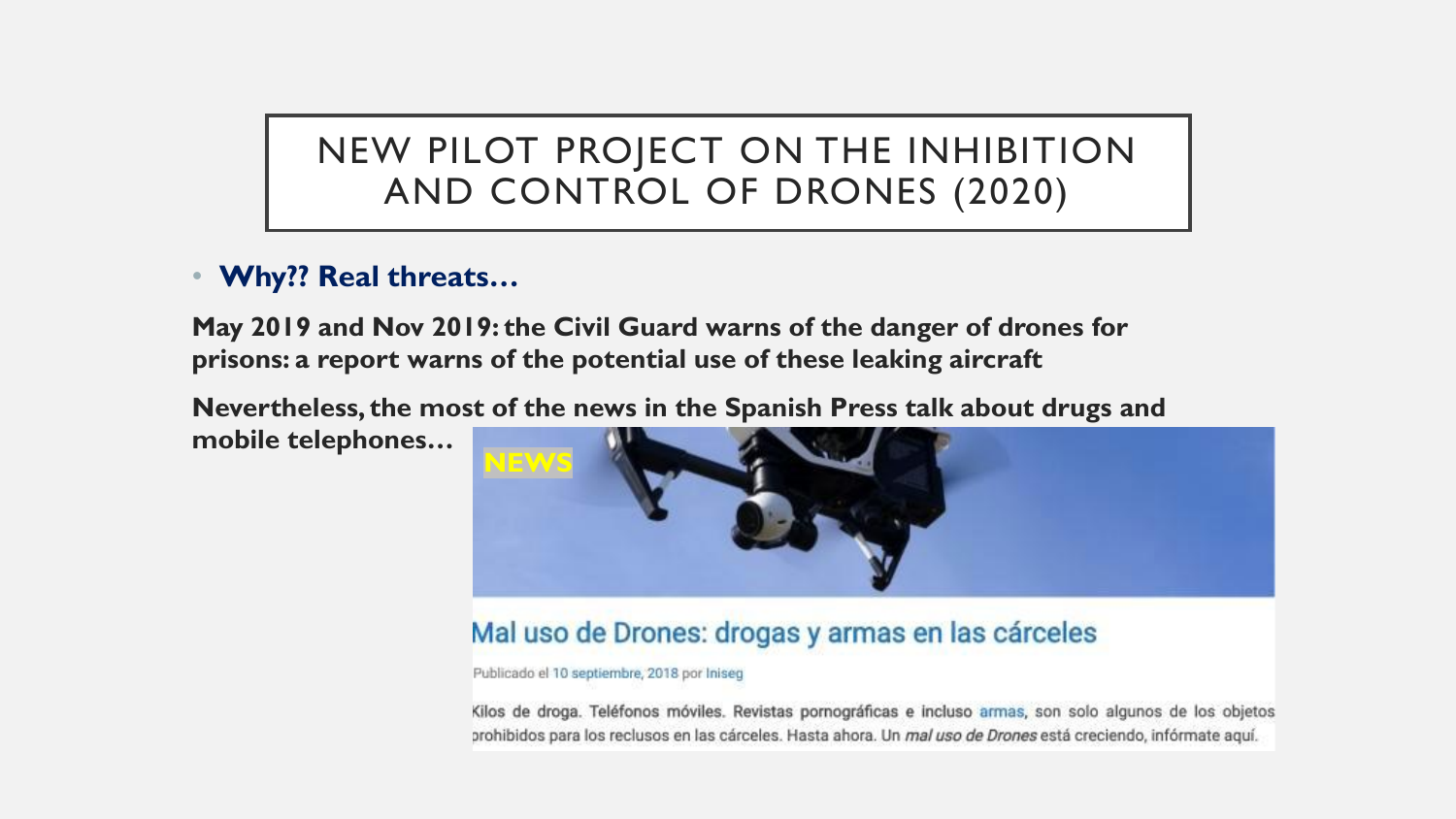### [NEWS HEADLINE](https://context.reverso.net/traduccion/ingles-espanol/news+headline)

## Las cárceles no cuentan con suficiente tecnología anti-drones.

#### **Contrabando con drones**

El contrabando en las cárceles es una práctica tan castigable como habitual por desgracia. Todo el mundo pasa algo, y todo el mundo necesita algo, ya sea vicio, necesidad o algo para comunicarse con el mundo exterior fuera del pabellón de visitas. Y este es precisamente el uso que le están dando en varias cárceles a lo largo de Estados Unidos, usándolos como vehículos de contrabando para meter en los presidios a través de envíos aéreos por encima de los muros cosas como pornografía, drogas, teléfonos móviles o incluso armas de fuego en los últimos cinco años.



Un dron entrega un paquete de drogas en una cárcel británica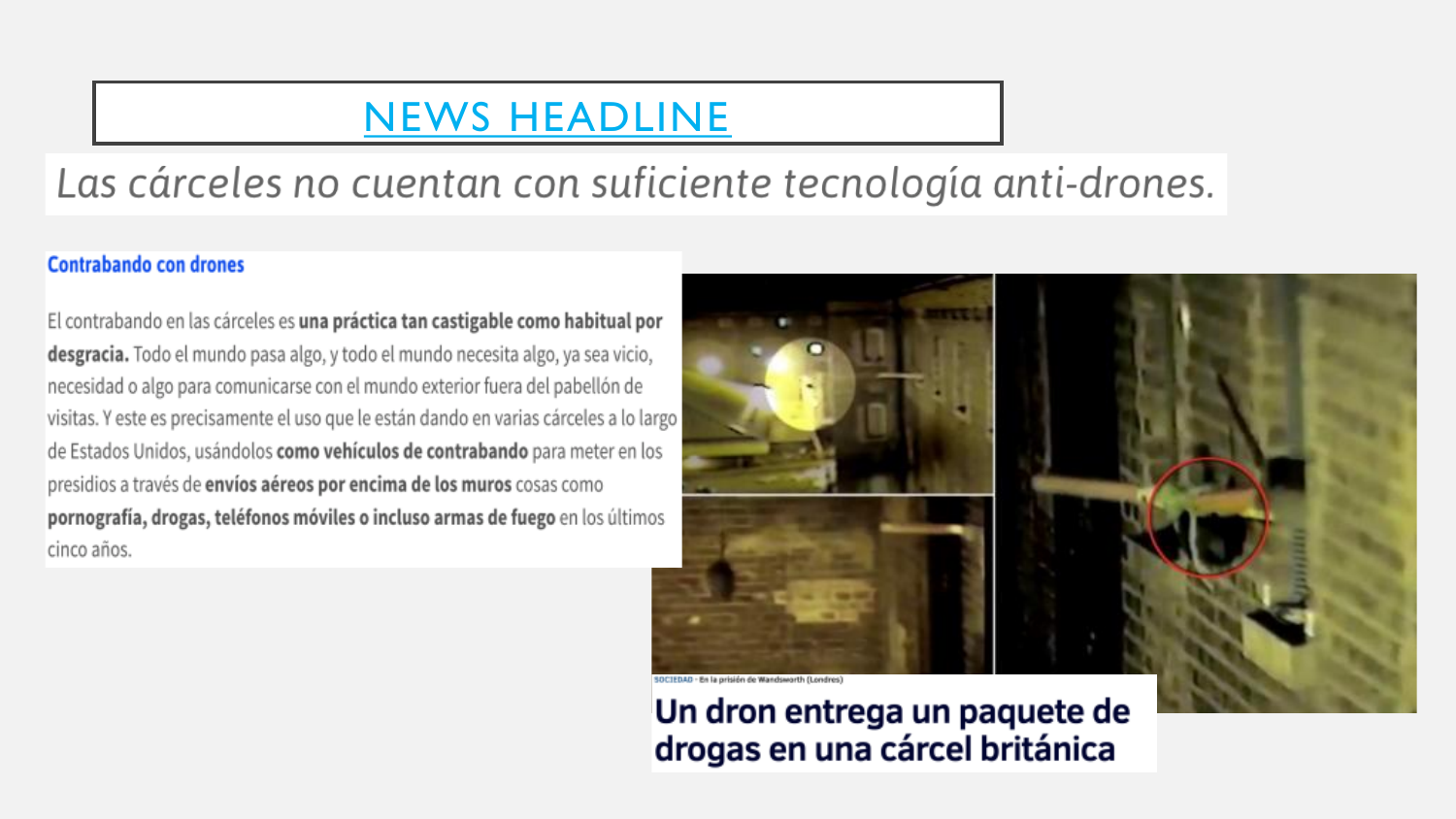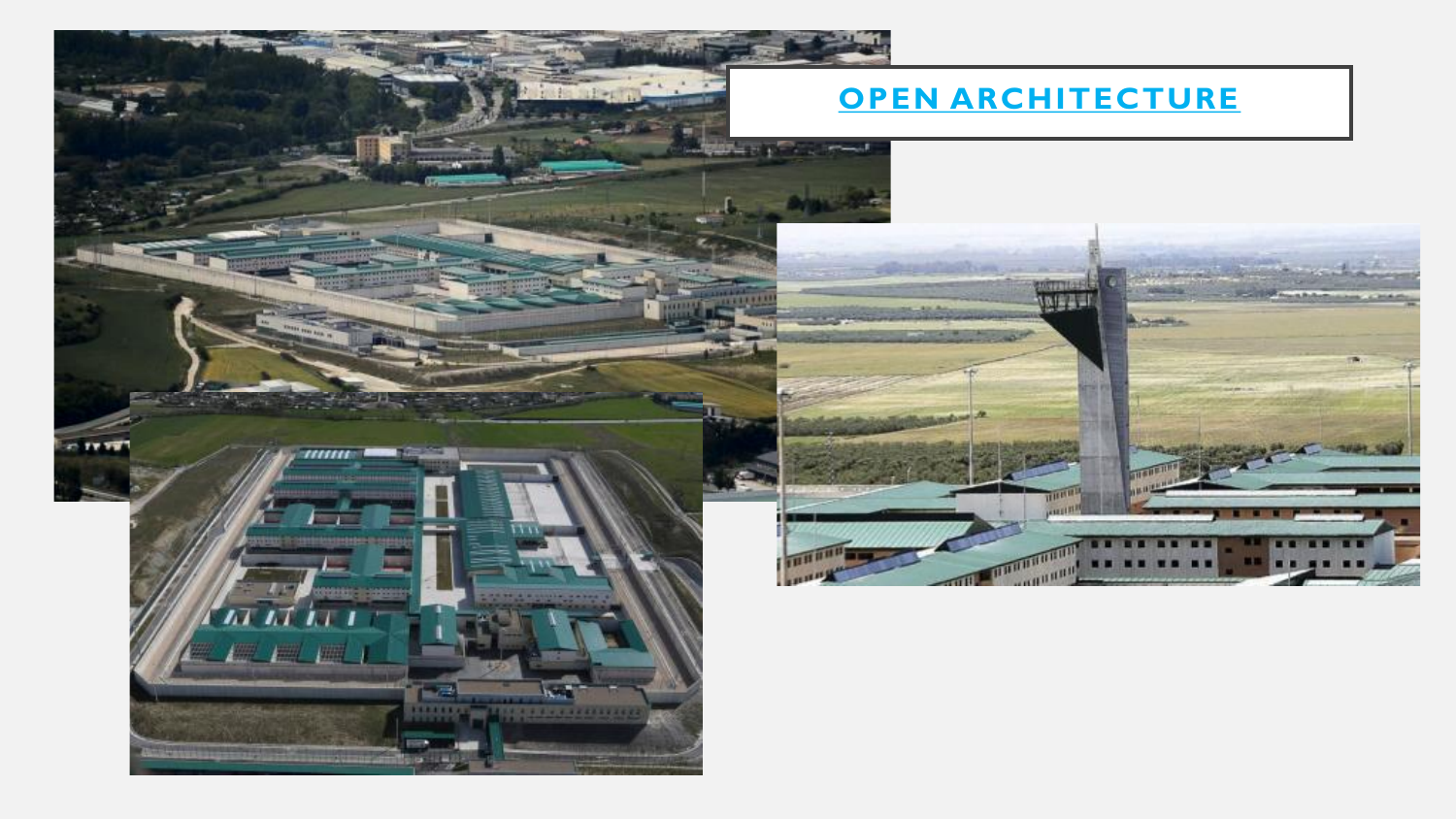### SECURITY but also…

# **PRIVACY / INTIMACY**

- Prison Administration should preserve the intimacy and privacy of inmates....
- Last period VIP in prison...
- Needed more security and privacy...

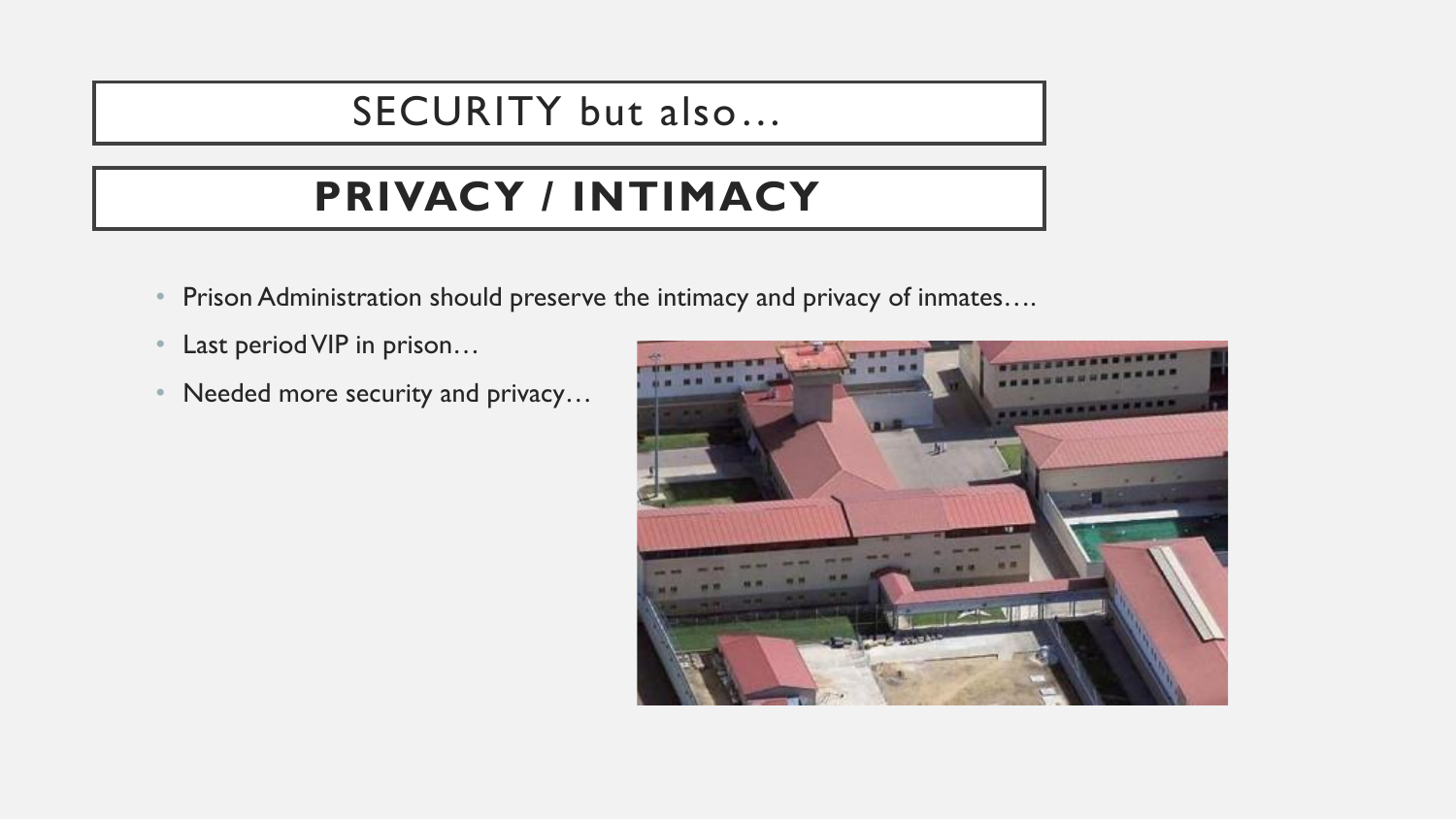### NEW PILOT PROJECT ON THE INHIBITION AND CONTROL OF DRONES (2020)

- Implemented in 2020
- Takes part of a bigger project, focused on the prevention of drones in "special security units" (buildings that require special security). One penitentiary centre was included.
- Penitentiary centre selected because previous incidents of threats of drones…
- Never seized a drone by State Security Forces, but evidences of their existence… (images)
- Finishing the testing period
- Now approx. 2 months of experience (with Covid-19 interrupted).

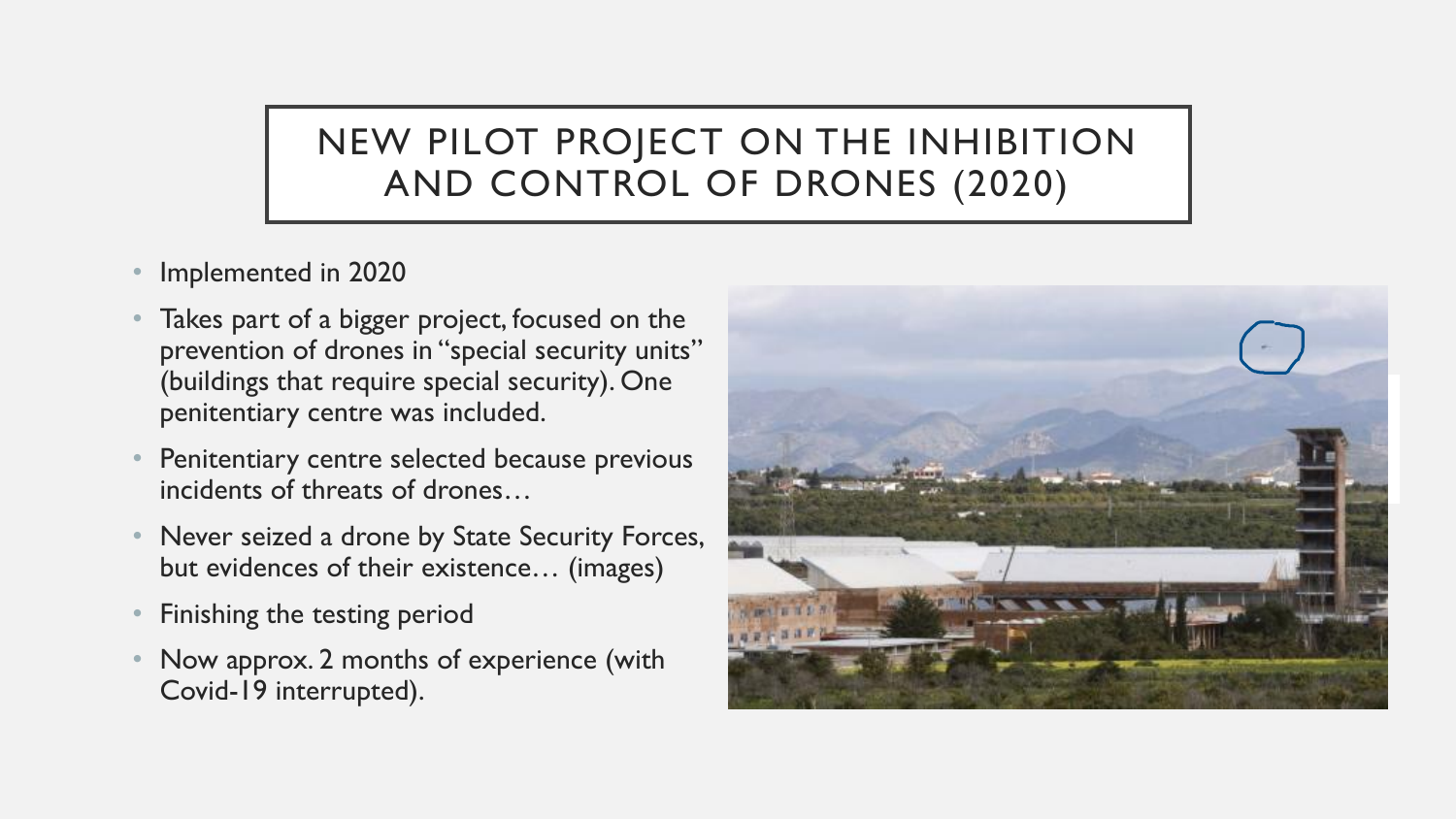### NEW PILOT PROJECT ON THE INHIBITION AND CONTROL OF DRONES (2020)

- Implemented training for State Security Forces
- Apparently positive impressions: **the device works**!

#### But:

- Still too soon to evaluate in-depth the program.
- Still soon to evaluate if there are eventual collateral damage

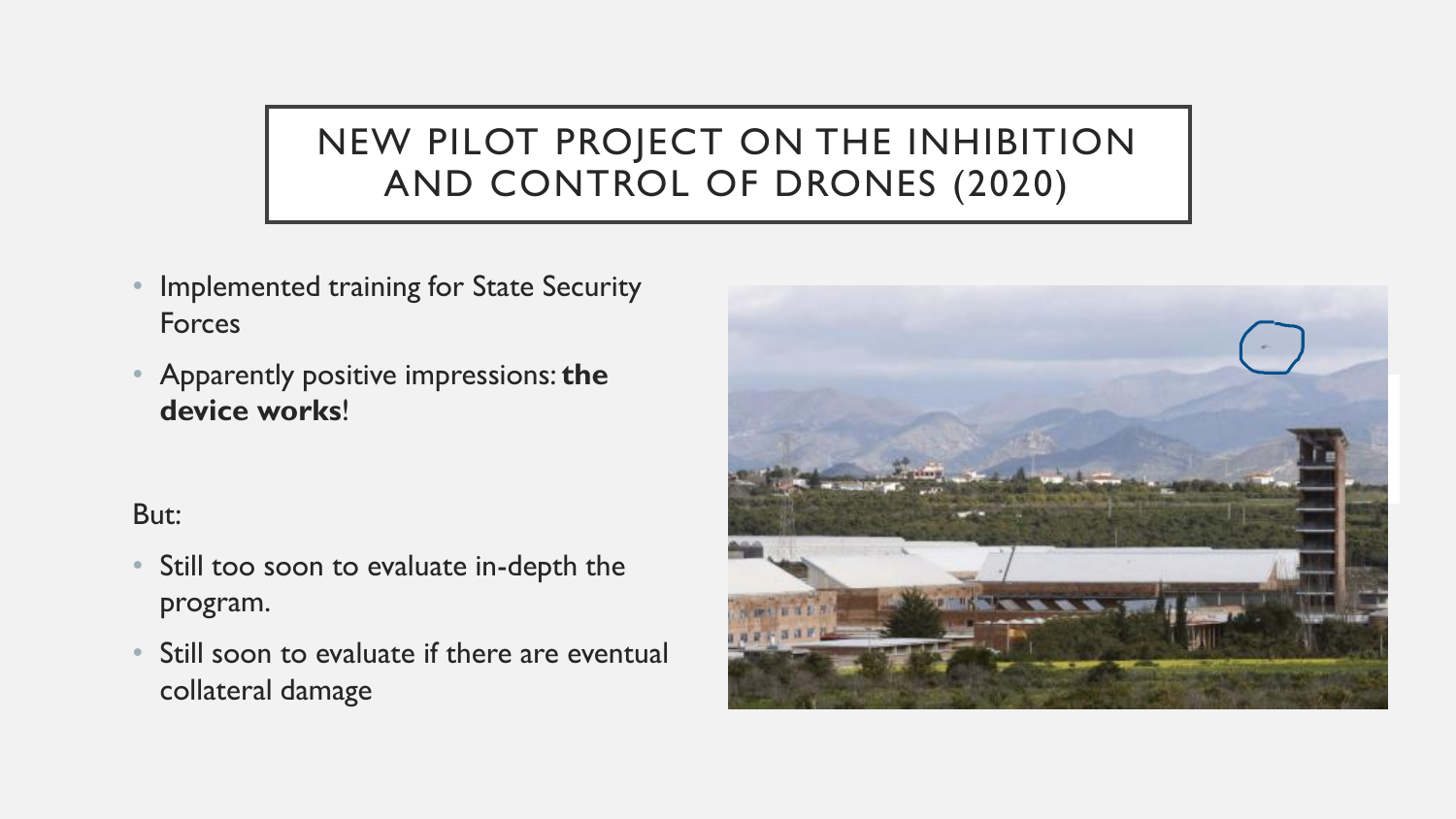### DISCUSSIONS AND CONCLUSIONS

- Still improvement could be made.
	- Promoting use of tele-medicine and legal tele-assistance
	- To extend the use of drone's inhibitor (more test needed)
- Covid19 situation has shown how necessary technological developments are
- Lawyers / Doctors / other users **positive feedback**
- Despite of eventual improvements… Spanish Prison system is quite advanced
- Technology become a powerful ally for fighting against technology threat (new security breaches)